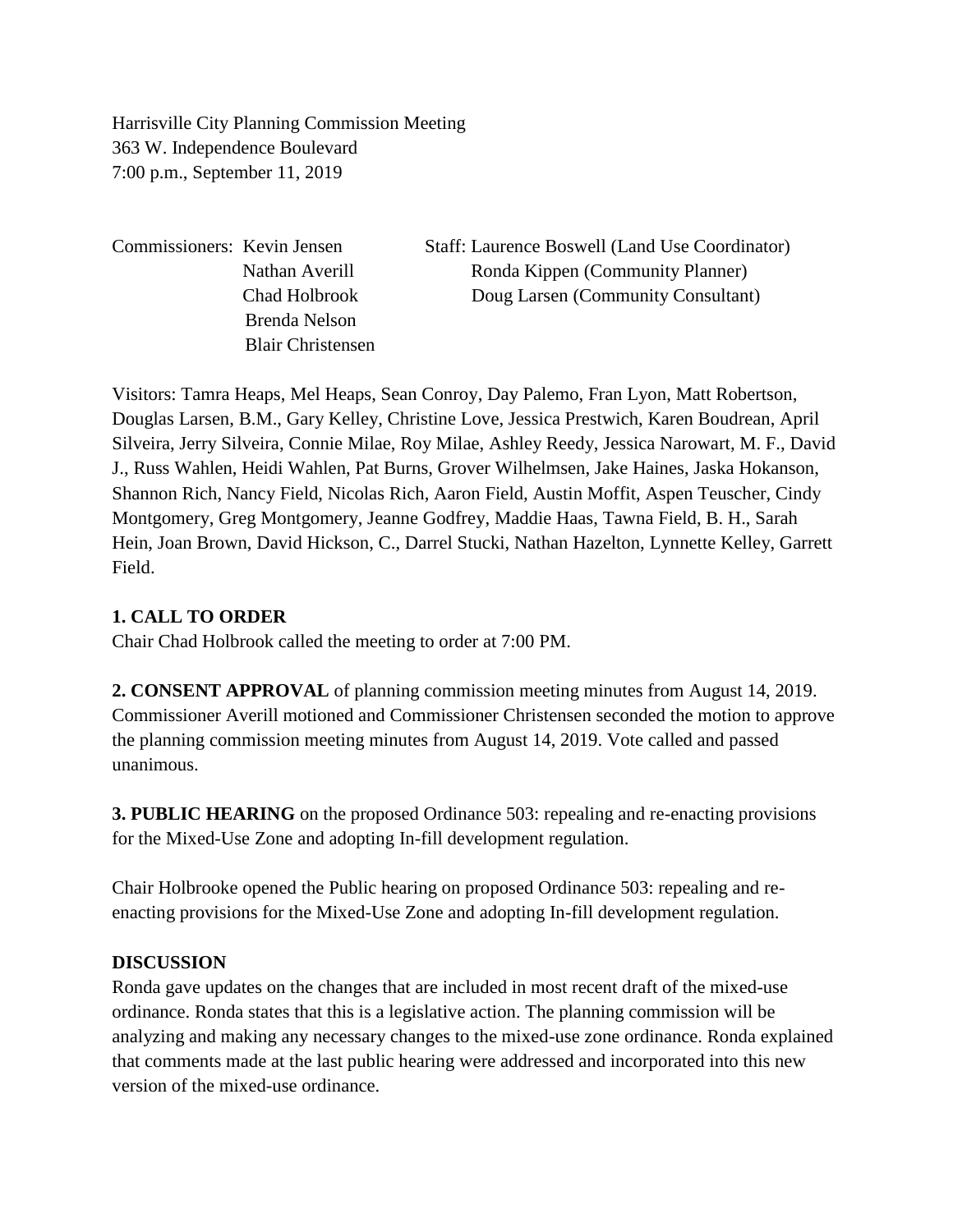#### **PUBLIC COMMENTS**

Greg Montgomery - Greg questioned how to make the transition between existing development into new development. He asked about the setbacks in the mixed-use ordinance. Greg proposed that when the golf course gets developed, that the development transitions well into the already existing development around the golf course. Greg also pointed out that the architectural designs should have a standard and more variety in order to beautify Harrisville. For example, townhomes should have porches, awnings, etc., that pop out from the main building. Greg suggested having minimum standards, and then negotiate with the developers after that.

Sean Conoroy - Sean is a representative of the Ben Lomond Development group. Sean believes that the mixed-use ordinance is supposed to provide variety, mainly in residential units, with some commercial elements. Sean would like to recommend a change to the ordinance about having a minimum of 6,000 square foot dwelling units for single family homes. Sean refers to line item 28 on the mixed use ordinance document. Sean provides some photographic examples of homes that have been developed on lots smaller than 6,000 square foot lots. Sean suggested changing the minimum commercial element. He would like the commercial element to be a case by case discussion with developers instead of a set 10% minimum for all mixed-use developments.

Austin Moffit - Austin stated that in the last meeting, there were some issues with building height. Austin stated that the current draft of the ordinance says there should be a building height "minimum" of 35 feet. Ronda stated that it should say "maximum," not "minimum."

Mike Ferrell - I was wondering if I could address some issues with water and open space. Chair Holbrooke said no, the public hearing is strictly about the mixed use ordinance.

Gary Kelley - Gary lives in the Plushnest subdivision and asked if the property behind him will be affected by the mixed use ordinance. Gary showed concern about the developers having more of an input than residents in the City. Gary bought his home under the pretense that lots would be larger, along with the houses around him. Gary showed concern for the properties surrounding him, and is afraid the properties will turn into apartments or high density housing.

Joan Brown - Joan showed concern about the traffic on Larsen Lane and the amount of homes that could go in off Larsen Lane. Joan showed concern for the mixed-use that is in place off of Washington Blvd, located in North Ogden. She stated that she does not want to see the same type of housing in Harrisville. Joan stated she would like to see more businesses rather than residential dwellings.

Chair Holbrooke closed the public hearing, and left a 10 day period open for public comments.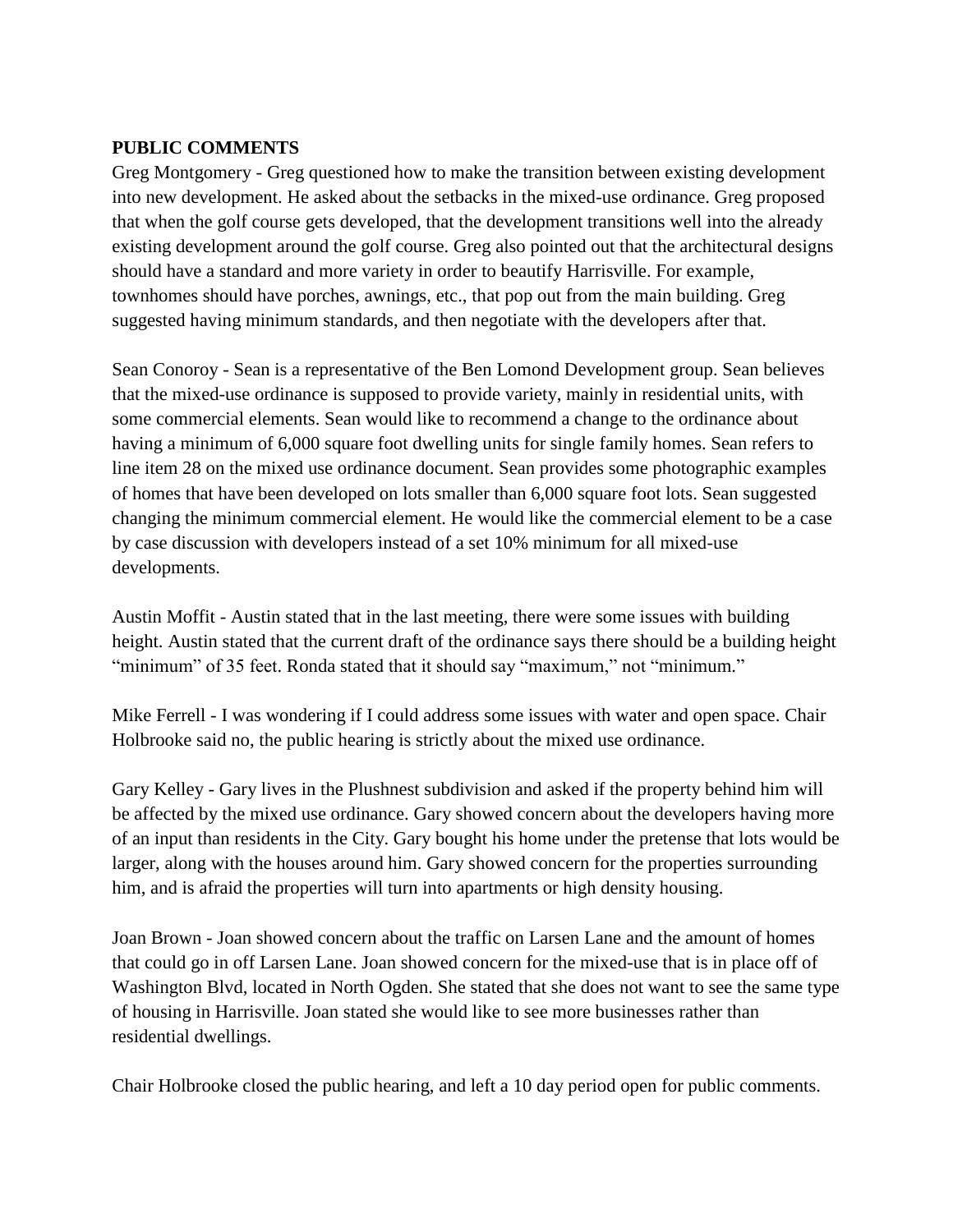**4. DISCUSSION/ACTION** on proposed Ordinance 503: repealing and re-enacting provisions for the Mixed-Use zone and adopting In-fill development regulations.

#### **DISCUSSION**

Commissioner Averill suggested that the City does not pass the ordinance tonight, and leave more room for public comments and review by planning commission. Ronda suggested that the planning commission review this ordinance more in depth and make sure they are comfortable with it before passing it. Ronda explained that there are two separate zones in this ordinance: The mixed-use, and infill development zones. The mixed-use zone is a zone for developing vacant or under-used parcels that are already largely developed. A mixed-use zone has standards, like a certain percentage of open space and commercial space. The mixed-use requires both residential and commercial. An infill zone may be either a commercial development or residential development, or both. An infill zone shall be based on adjacent or existing zones. Development for an infill zone are developments that are right for the community. It is more flexible and used to help improve the city and community. Ronda described some of the changes in the mixed use ordinance, such as having a 5 acre minimum for infill development, unless the planning commission grants permission for land that is less than 5 acres but not smaller than 1 acre. Ronda reads line 67 in the mixed use ordinance. Ronda reads line 99 in the mixed use ordinance and asked planning commission if they wanted to require a buffer zone. Commissioners Averill, Jensen and Holbrooke all agreed that there should be a buffer zone. The buffer zone would help transition housing density from a mixed-use zone to the surrounding parcels.

Commissioner Jensen talked about changing the section in the mixed-use ordinance that talks about community gardens. Ronda suggested changing the bonus density for the community garden from 20% to 5%. Commissioner Jensen suggested changing the standards for the energy efficient homes section. Ronda asked the commissioners about the minimum 10% commercial and 90% residential requirements for development. Commissioner Averill and Holbrooke stated that they were in favor of keeping the minimum 10% commercial requirement for all mixed-use developments. Commissioner Jensen stated that 10% was too high for larger developments. Doug Larsen commented on the commercial aspect of the mixed-use ordinance. Doug stated that he is supportive of having a minimum commercial element in order to help the City and the development. Doug stated it should remain how it is with the 10% minimum.

Commissioner Averill asked about removing convenience stores from the prohibited list of uses in the mixed-use ordinance. Commissioner Averill suggested having the option of putting in smaller grocery stores, or convenience stores without a gas station attached. Ronda suggested calling it a market store and removing it from the prohibited list. Ronda asked about setting a maximum height for the commercial and multi-family developments. The Commissioners agreed on having more time to think about the height restrictions. Kevin asked why the units in line 284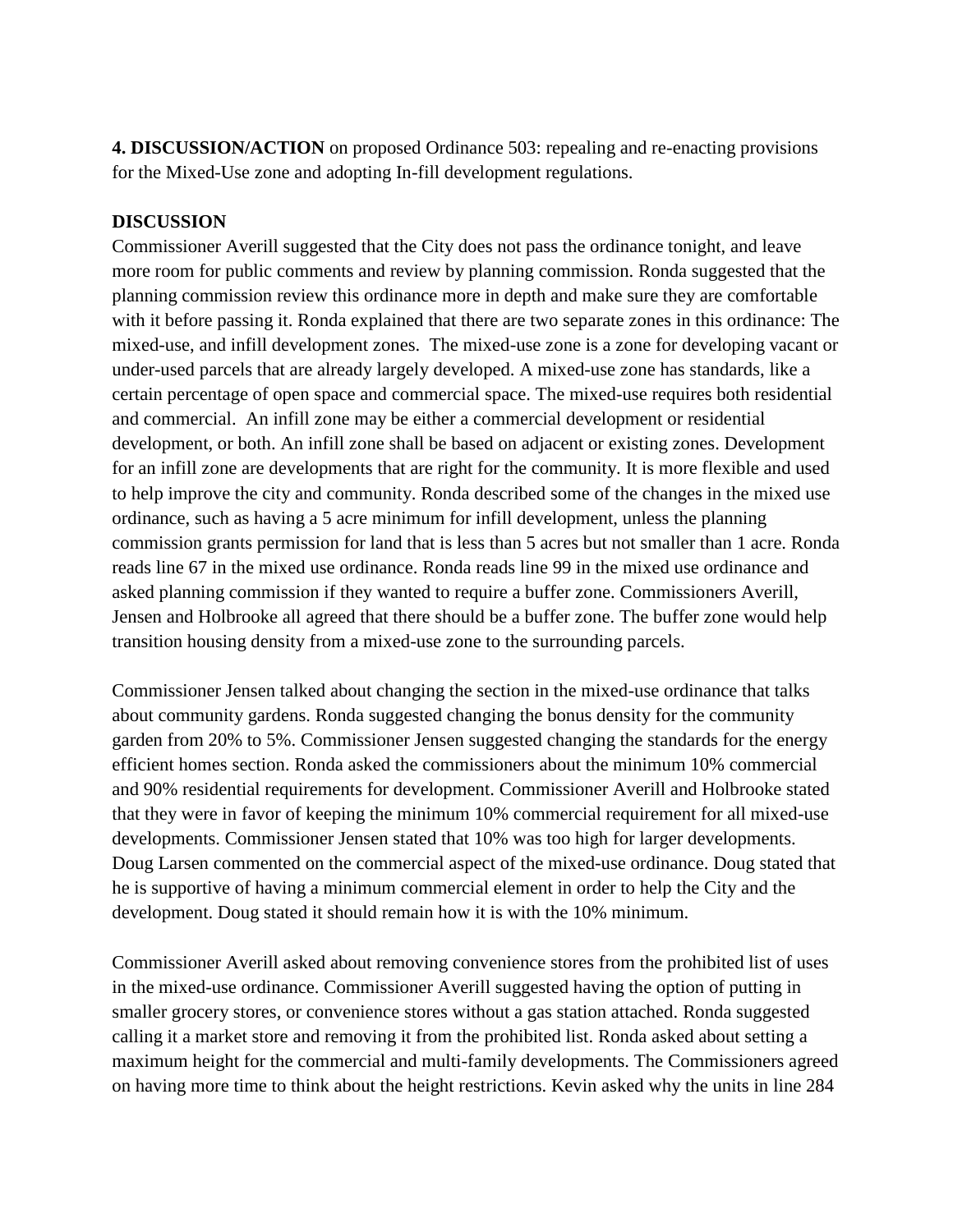was changed from 5 to 6 units. Ronda stated that she talked to Sean Lambert and he said there was no problem with 6 unit buildings. Commissioners Holbrook and Nelson suggested going back to 5 units. Kevin suggested incorporating some of the public comments and creating different dimensions and interfaces for townhomes and apartments so that each building has a unique interface. Ronda explained that high density is defined in the mixed-use ordinance as 6,000 square foot lots. Ronda asked if the planning commission was okay with 8 foot side setbacks. Commissioners Jensen and Nelson said they were okay with those setback requirements. Chair Holbrook suggested tabling the ordinance in order to discuss it and refine it. Planning commissioners agreed to continue public comment until September 21, 2019.

## **MOTION**

Commissioner Averill motioned and Commissioner Jensen seconded the motion to table the proposed Ordinance 503: repealing and re-enacting provisions for the Mixed-Use zone and adopting In-fill development regulations. Vote called and passed unanimous.

**5. PUBLIC HEARING** on Warren Hollow Subdivision for approximately 24 lots located at approximately 217 E Larsen Lane.

Chair Holbrook opened the public hearing on Warren Hollow Subdivision for approximately 24 lots located at approximately 217 E Larsen Lane.

### **DISCUSSION**

Ronda presented the staff report to the planning commissioners. Matt Robertson, City Engineer, gave a comment on the memo dated September 4, 2019. Matt said that there are several issues with the subdivision. Some of the lot frontages need to be adjusted. The stub roads at the end need a temporary turn around, unless the developer can connect the road. Some of the curbs need adjustments. The sanitary sewer needs to go out to 700 N. There is no path to 700 N at this time, and the path needs to be in public right of way. Secondary water is also an issue. Matt stated that Pineview does not serve this area. Matt stated that in order to have culinary water, the development must be connected to secondary water. Matt said he will continue to work with the developer in order to get some of these issues resolved. Matt suggested tabling the development for now. Commissioner Jensen asked about the other plan that was presented months ago and it showed having cul-da-sacs. Matt stated that the City tries to avoid cul-de-sacs for logistical reasons, such as plowing and transportation. The planning commission asked the developer to make any additional comments.

Pat Burns stated that there is a secondary water system that is being designed and should function for this subdivision. Pat stated he will get the secondary water from a nearby ditch. The gravity will allow the water to flow naturally to the lots and then each house will have a pump to pump the secondary water.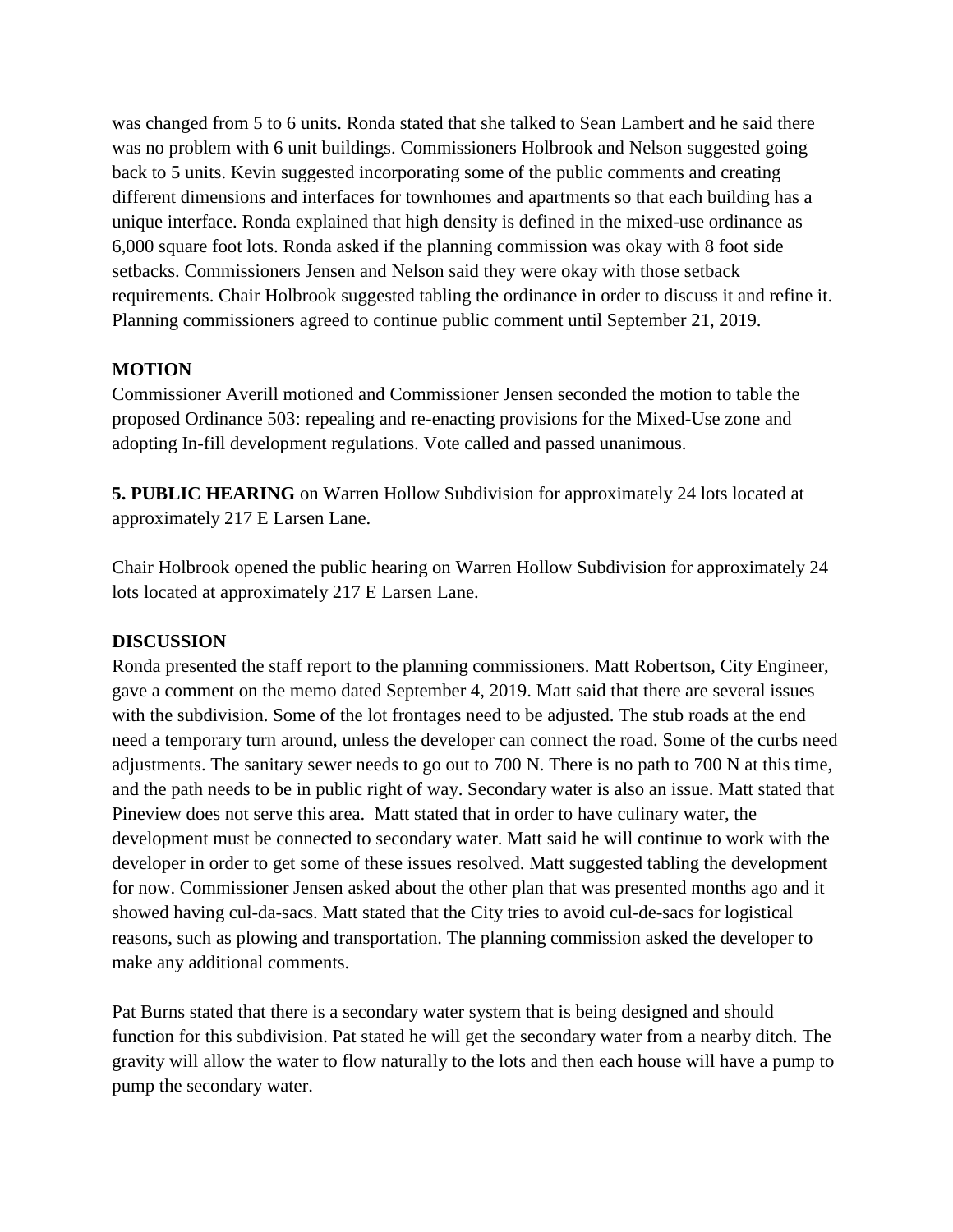#### **PUBLIC COMMENTS**

Greg Montgomery - Greg stated that this subdivision would affect his property. Greg does not have a problem with the subdivision. There are some issues with the lot widths. Greg stated that lot 19 is also an issue because it is an unusual lot with awkward angles. The design in December that was submitted with the rezone application was a better layout. This property is also lower elevation than the surrounding property.

Matthew Godfrey - Matthew agreed with the comments of Mr. Montgomery. Matthew would like to see the property remain vacant, but respects the right to develop it. Matthew stated that if the road connects to 700 N, it would cause more of an economic hardship for surrounding property owners rather than a benefit. Matthew suggested putting in cul-de-sacs, and creating a U-shape development. Matthew stated that there should be a way to make this work that benefits the developer and surrounding residents.

Tawna Field - Tawna is a property owner east to the property. Tawna has not received word about this development, even though her property would be affected. Tawna opposed the idea of having two access points, taking 55% of her property away. She stated that a subdivision this size should just have one access point off Larsen Lane. Tawna suggested that we should listen to Harrisville residents rather than outside developers.

Garrett Field – Garrett agreed with everything Tawna Field stated. Garrett felt strongly that there were a lot of assumptions made about his property. Garrett showed concern about drainage issues. The drainage on his property drains to the south side of the property that would affect the subdivision. Garrett also stated that he's afraid that this subdivision could be a thoroughfare for people who are trying to access Walmart. Garrett suggested a fence or some type of blockage in order to prevent foot traffic thru his property to Walmart.

Kristin Love – Kristin agreed with the comments made by the Field family. Kristin showed concern about the development using the irrigation water that she pays for and how that might affect her own irrigation. She stated she is also worried about foot traffic. Kristin stated she has already had problems with people walking through her property and going to Walmart.

Nancy Field – Nancy showed concern about having her property taken away in order to put a road in. Nancy stated she respects the owner's decision to make a subdivision. Nancy stated she does not want this subdivision to have a negative impact on her family.

Chair Holbrooke closed the public hearing.